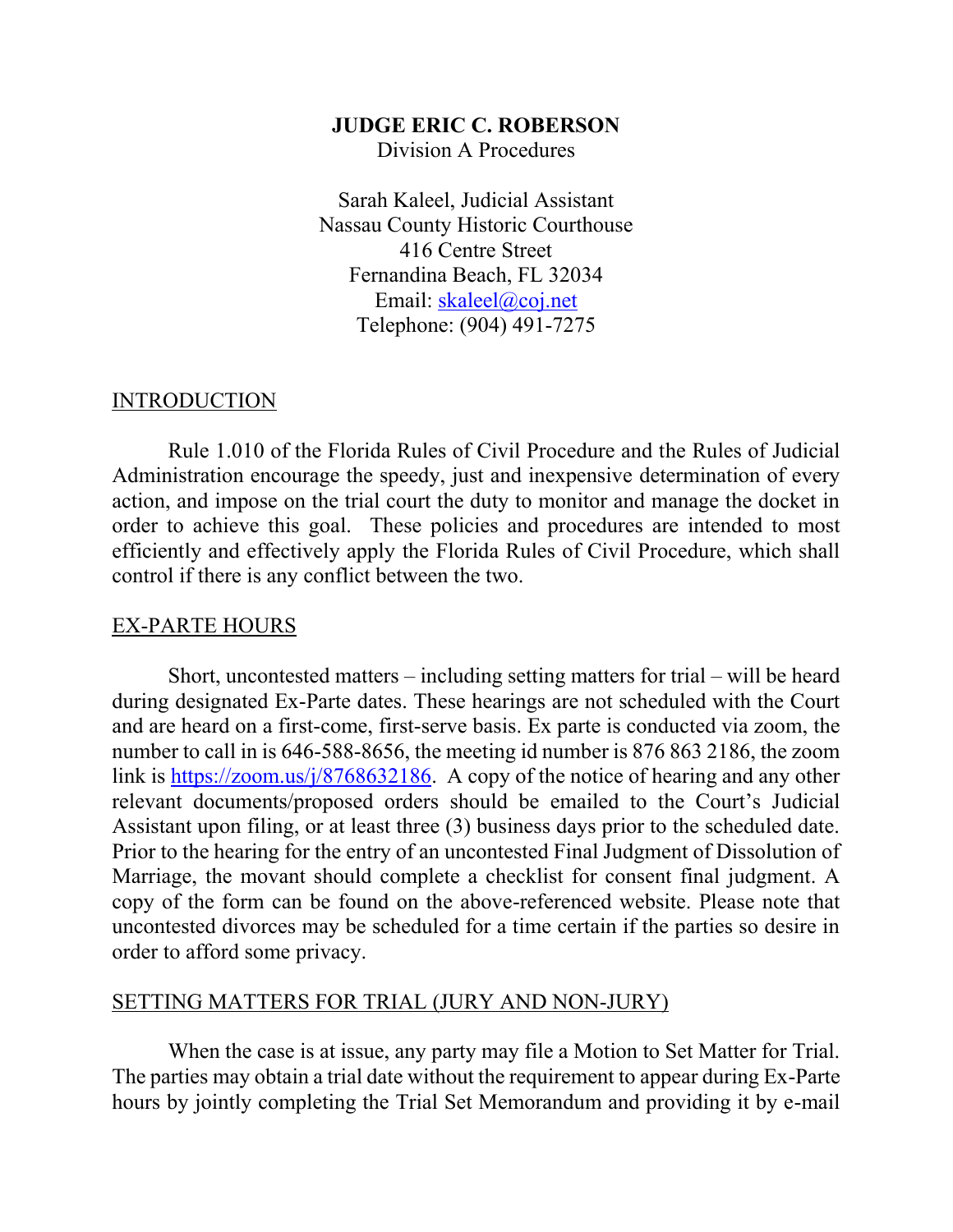to [skaleel@coj.net](mailto:skaleel@coj.net) along with (i) the proposed mediator and (ii) the proposed trial week(s).

Alternatively, the parties can also coordinate the best Ex-Parte date and file a Notice of Hearing. Neither the Motion to Set nor the Notice of Hearing need to be provided to the Court. At the Ex-Parte hearing, the parties shall provide a completed Trial Set Memorandum (available on the Court's web page) along with (i) the proposed mediator and (ii) the proposed trial week(s). The movant shall also provide the Court with pre-stamped, addressed envelopes for any party not receiving electronic filings.

In either event, the Court will then prepare and e-file the Trial Order.

If the case settles, the parties shall immediately notify the Court so that it may be removed from the trial calendar.

### SCHEDULING HEARINGS

ALL hearings must be coordinated with opposing counsel. The party requesting a hearing on any pending motion should contact the Judicial Assistant with all other parties on the line or by emailing [skaleel@coj.net](mailto:skaleel@coj.net) and copying all parties. Please do not include or copy the Judicial Assistant on those coordinating emails. Dates provided for hearings are not held and may be given to other cases. It is expected that all counsel will promptly respond to the moving party's attorney with proposed dates received from the Judicial Assistant to facilitate this process. This office will confirm once a hearing date is secured.

Once a hearing time is set, no party may add or notice additional matters for that time without the express consent of all parties.

If the parties cancel a hearing, the parties shall immediately file a Notice of Cancellation and e-mail the Notice to the Judicial Assistant. It is imperative the Court have the opportunity to repost the hearing time for use in other cases.

Pursuant to the local administrative order entered on June 15, 2021, effective June 21, the Nassau County Phase 2 Operational Plan has been rescinded. While the Court strongly encourages remote appearances, in-person court appearances are now permissible and facemasks are optional. However, the parties may still appear via zoom, the number to call in is 646-588-8656, the meeting id number is 876 863 2186,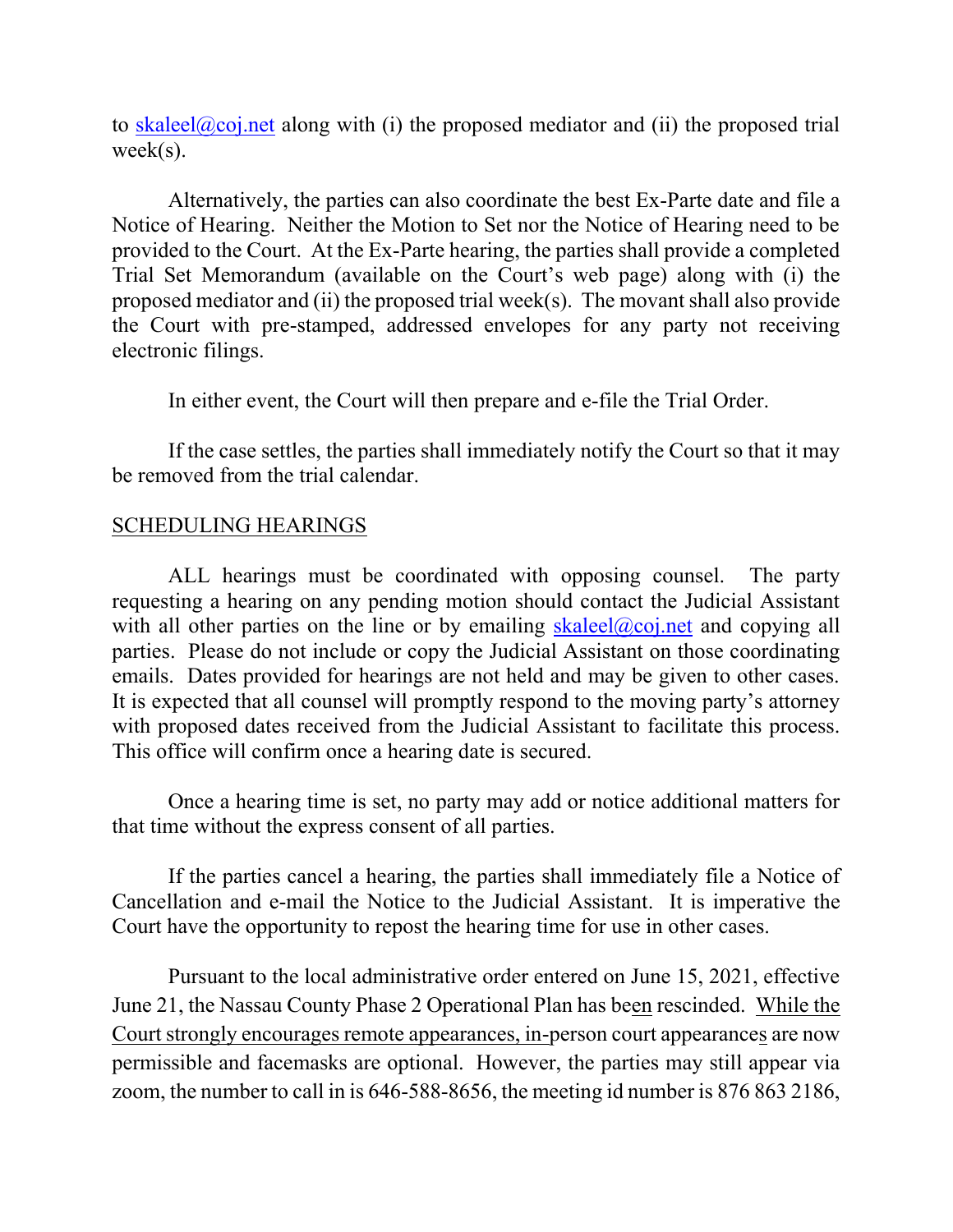the zoom link is [https://zoom.us/j/8768632186.](https://zoom.us/j/8768632186) Zoom will be the default for scheduled hearings, unless the parties request from the Court to have the hearing in person.

The Court's hearing schedule has very little, and sometimes no time inbetween hearings. Please arrive early and allow plenty of time for parking. Failure to timely appear for a hearing may result in the motion being denied (if moving party) or the motion being heard without you (if the non-moving party). Moreover, the Court will enforce the time limits set for each hearing. Any matters not resolved during the schedule hearing time will have to be re-scheduled or decided after an opportunity for written briefing.

# COURTESY COPIES

If, in the attorney's professional judgment, providing the Court with a courtesy copy of a motion, accompanying memoranda or case law would assist the Court in deciding a motion more expeditiously, the attorney should provide those materials **at least 5 days prior to the hearing**. Although the Court operates with limited resources and a substantial caseload, it endeavors to decide motions as promptly as reasonably practical. The Court appreciates efficiency and brevity in all motions and memoranda.

Motions, pleadings and memoranda may be provided by e-mail as well as U.S. Mail or hand delivery. Any binders containing case law shall be **received** by the Court **at least 5 days prior to the hearing**, with copies provided to all other parties at the same time. Failure to abide by these terms may result in the hearing being canceled by the Court without notice.

The Court encourages all parties to work together where possible to submit one copy of the supporting materials necessary for the Court's consideration.

## MOTIONS FOR REHEARING, NEW TRIAL OR EMERGENCY MOTIONS

These motions should first be e-filed with the Clerk of Court. The party filing the motion shall provide a copy for review by U.S. Mail, hand delivery or e-mail **at the time the motion is filed**. . Motions for Rehearing are generally ruled upon on the face of the Motion and any response. If a hearing is required, the Court will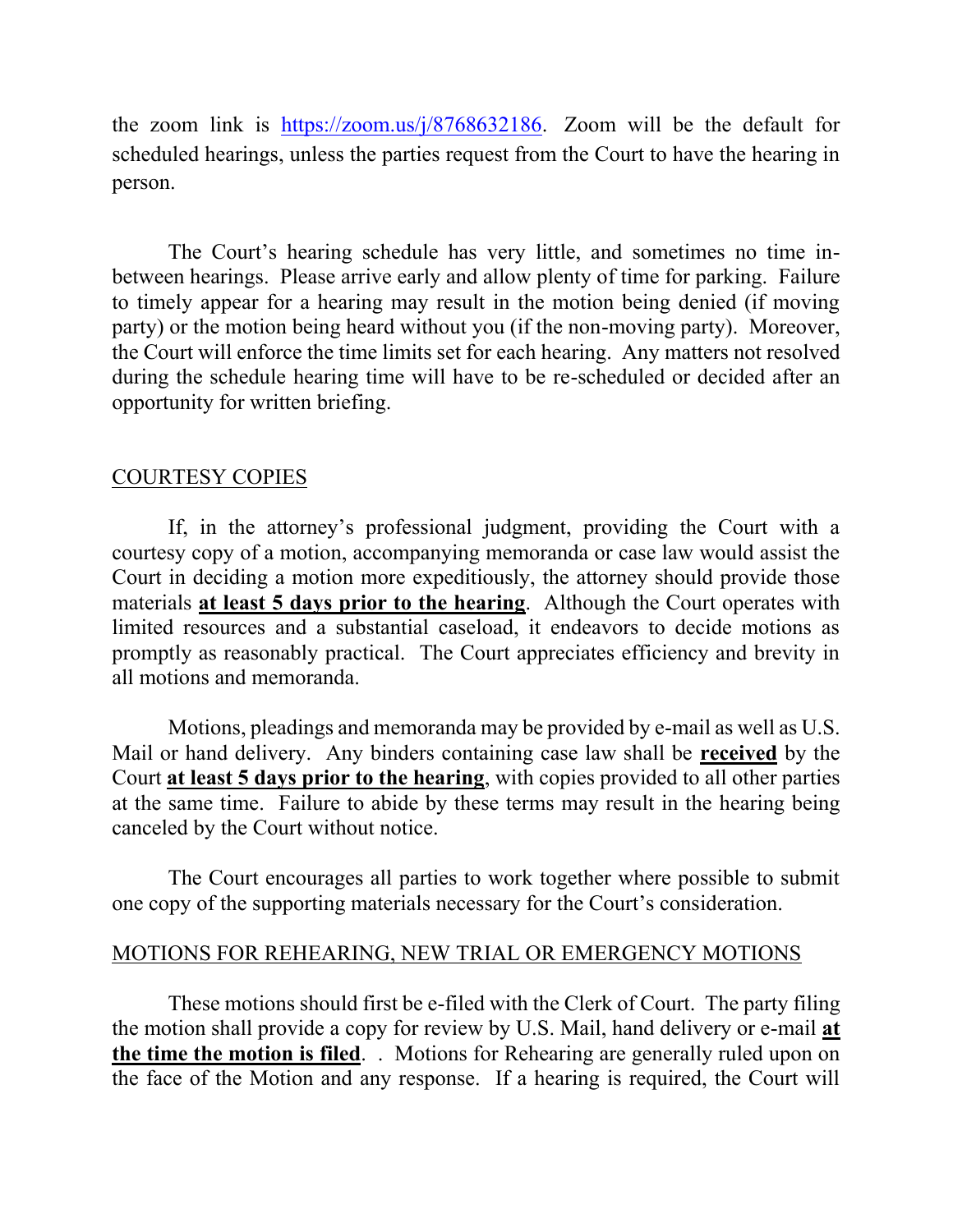schedule a hearing with the parties. Requests for "Emergency" hearings will be reviewed by the Court and scheduled accordingly.

### CERTAIN MOTIONS TO BE DECIDED WITHOUT HEARING

There are several motions that restrict the Court to the four corners of the pleadings and/or are routinely granted in the Court's discretion. To achieve a prompt resolution of those motions and to provide available hearing time for other motions, the Court will routinely handle the following motions without a hearing: (i) **Motions to Dismiss**; (ii) **Motions for Judgment on the Pleading**; (iii) **Motions to Strike**; (iv) **Motions for Leave to Amend** (except ones seeking to plead punitive damages); and (v) **Motions for Extension / Enlargement of Time to Respond**.

Upon the filing of one of these motions, the non-moving party may either file a response within 14 days or send a copy of the Motion to the Judicial Assistant via e-mail for ruling. The moving party may reply to a response within 14 days. The moving party shall e-mail the Judicial Assistant (and copy all other parties) with the motion, response and reply when the motion is ripe for determination. After reviewing the submissions the Court may, in its discretion, schedule a hearing in appropriate cases.

## DISCOVERY DISPUTES

Florida Rule of Civil Procedure 1.380 provides for the recovery of expenses by the prevailing party in a discovery dispute absent certain findings. Thus, it is the Rule to award expenses to the prevailing party, not the exception. With this in mind, the parties should make every effort to resolve discovery disputes without judicial intervention.

Prior to filing a Motion to Compel the moving party shall confer in good faith with the non-moving party in an attempt to resolve the discovery dispute. The Court does not believe this is merely a "box to check" before filing such a motion. Indeed, the Court fully expects that the description of the good faith conferral may be the lengthiest part of the Motion to Compel. If, for any reason, the moving party is unable to confer with counsel for the non-moving party, there should be a detailed description in the motion of all actions taken by the moving party to confer. The good faith requirement imposes the obligation upon all counsel to promptly reply to a 'meet-and-confer' request and to provide availability for that meeting.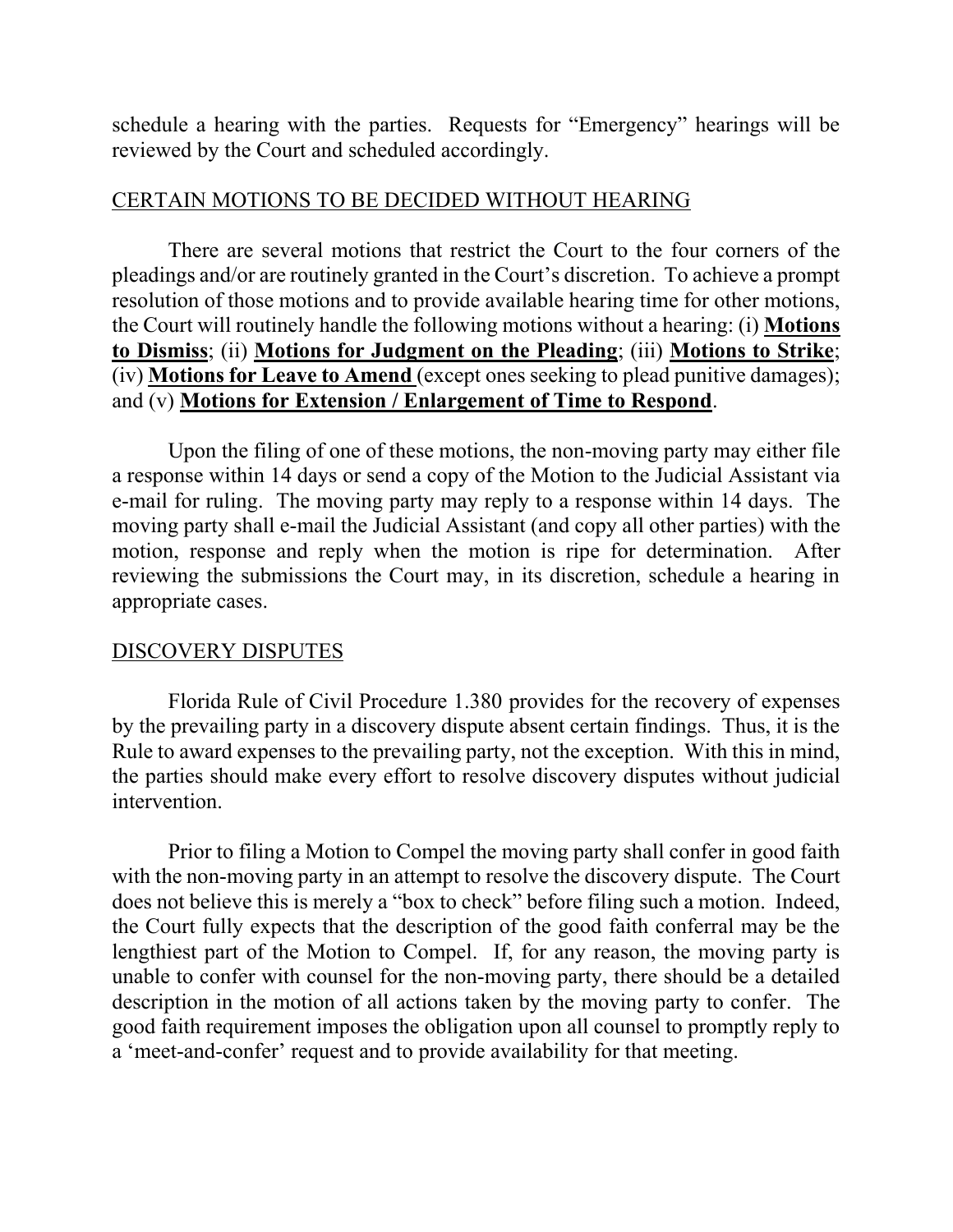# Once a Motion to Compel or Motion for Sanctions is scheduled on the Court's calendar, **it will only be removed if the case is completely resolved and settled by the parties**.

Florida law does not provide for "General Objections." Any objections to discovery requests must be specific and detailed. Discovery responses listing "General Objections" will be stricken and subject to monetary sanctions.

## PROPOSED ORDERS FOLLOWING HEARINGS

Proposed orders after a hearing are to be timely submitted to the Court as follows:

1. If there is an unrepresented party involved in the case not using e-Portal, the proposed Order must be submitted to the Court in writing, with sufficient copies for an original to be entered by the Court and a copy for each party not using e-Portal. Further, the party presenting the proposed Order, shall be responsible for providing **addressed, stamped envelopes for parties not using the e-Portal**;

2. If all parties before the Court are using e-Portal, the proposed Order may be emailed to the Court in Microsoft Word format; and

3. The proposed Order service list must contain e-filing addresses for opposing counsel/unrepresented party. If an unrepresented party does not receive e-filings, counsel must immediately mail or hand deliver to the Court an addressed, stamped envelope.

All proposed Orders presented following a hearing, whether submitted to the Court in writing or via e-mail as contemplated above, MUST INCLUDE A COVER LETTER INDICATING:

1. What the Order is for (i.e. the case, the motion heard, including date and time, the title of the Order, etc.); and

2. That all opposing counsel/unrepresented parties have been provided with the same materials being provided to the Court, and whether the parties agree with the language of the proposed Order.